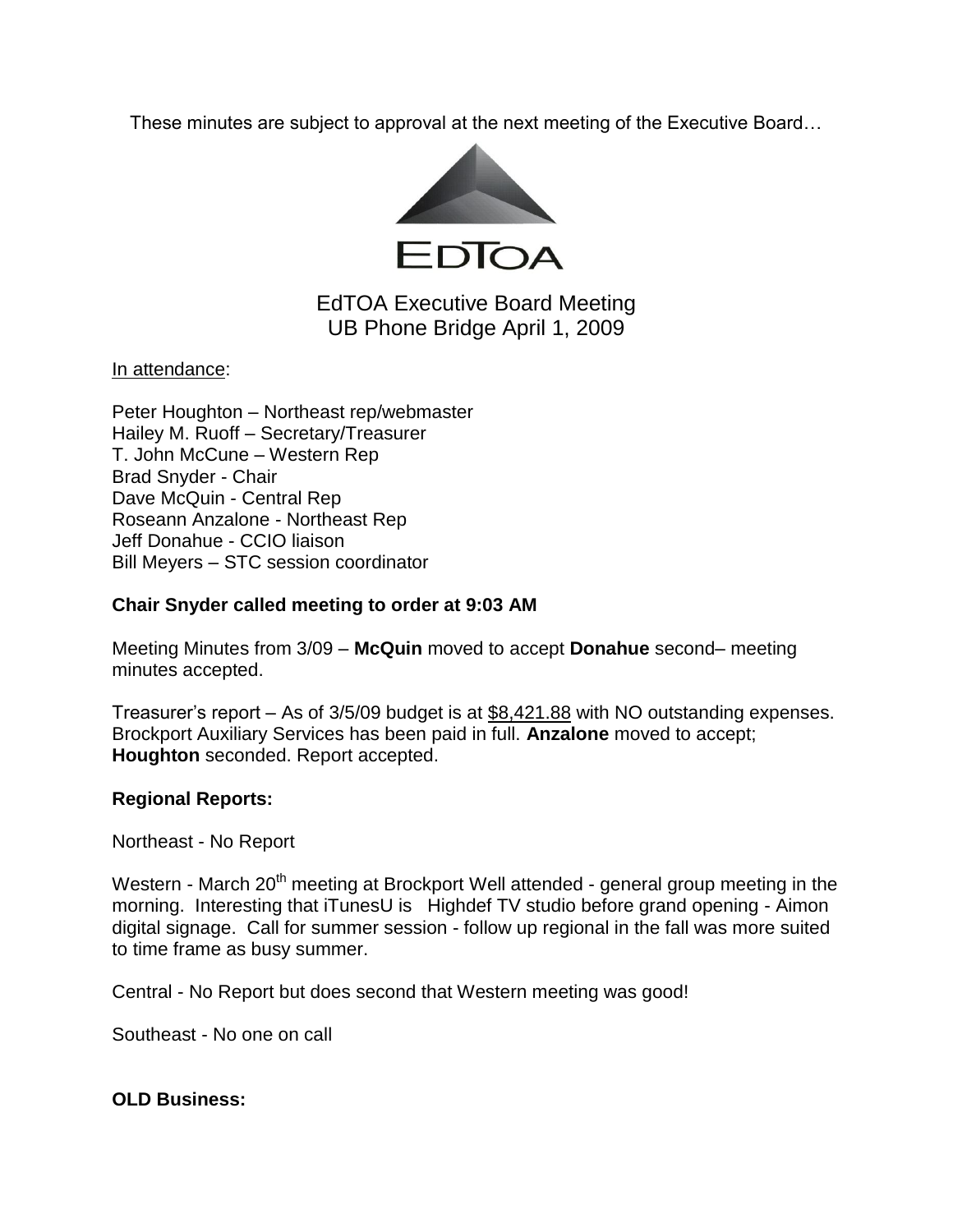Continued STC discussions: STC planning committee is investigating various options and compiling list of topics (EdTOA did well here).

**McQuin:** asked if invitation letter would be going out to all prospective speakers sine the speakers do not have any information on the conference eat all. Including dates!

**Meyers:** It is getting closer to the conference tentative dates and it is getting frustrating. Discussion has taken place with the STC committee on how long the conference should take place but nothing has been set in stone.

Discussions ensued on where the conference planning is really at/going as a whole. There is no "schedule" to put our prospective session into; we were to be provided a template schedule but have not seen one. We do not know the timetable of the STC conference (3-4 days..1 day…week) - it would make sense to keep it status quo but no one on the STC committee has made a decision.

**Meyers:** Makes sense not to "crunch" it into one day; it would be too crazy. It should be 3 days with 2-3 sessions in the morning and the afternoon.

**Snyder:** The whole idea of a virtual conference (the benefit compared to a live on) is that you can spread it out and can attend sessions after the fact.

Continued discussions on how the conference should be set-up.

**Donahue:** There should be an emphasis on the live event. The CCIO's had their Spring conference/meeting and although it was recorded there was a lot of benefit to the Q&A that occurred during each session. This is something that people would lose … the participation. Emphasis the live; we don't need the same time dedicated as a live event as the breaks; networking; food….will not be there!!

**Snyder:** If each group brought in 5 sessions; plus keynote plus any business meetings the conference would be 3 possible 4 days.

**Discussion ensued:** that people will have to pick and choose which session they will "attend" BUT this is the same as a f2f event as you may not want to see the TOA session but the COA one is more suited to what you do/are interested in. More or less like we do in the f2f.

4 session blocks over the course of the day with no more that 2 sessions in each we could conceivably do the whole thing in two days but it would seem tight. The traditional STC feel is preferred but if there is no decision from the STC group we need to take the lead and lock in our session speakers and times and do it! Hopefully it will work with the rest of the group. We need to push forward. **Snyder** said he would be willing to propose this to the STC planning committee. Normally by this time of year the sessions are locked in and assigned times but the programs are being prepared to go to print!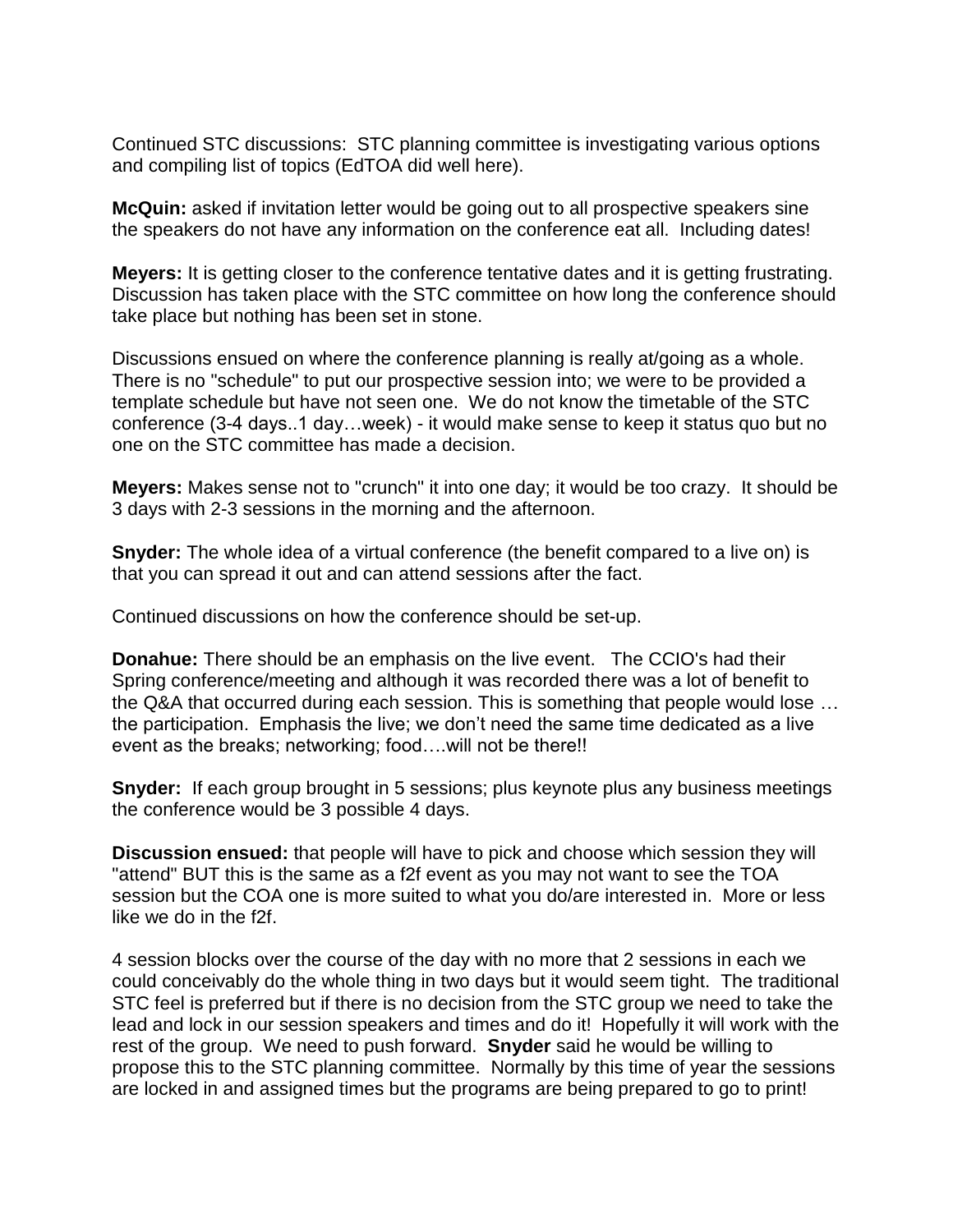We are way behind and should be posting something on the web!!! Does anyone even know that we are doing this? Group consensus is to create our own schedule and go with it! If we have enough sessions to fill 3 days then so be it.

One down side to moving forward is if we are to have a keynote/general session then that needs to be at a specific date and time…but it is very manageable…especially in the virtual world as we can juggle it around.

## **Specific dates for STC is June 8-10.**

Consensus reached that we need to move forward as our presenters. Schedule was tentatively discussed and is believed that this would work:

- Mon: 8:30-10 Keynote (plenary) 10:30-11:30 - general session 1:00-2:00 - general session 2:30-3:30 - general session
- Tue: 9:00-10:00 general session 10:30-11:30 - general session 1:00-2:00 - general session 2:30-3:30 - general session

Wed: Schedule as needed (for general session OR business meetings OR ??) We are limiting this to ONLY 2 sessions overlapping at one time; there could be a staggered scheduling created as EdTOA starts at 1; COA at 1:30; TOA at 2….discussion continued.

Facilitating of sessions; technical assistance and hosting campus' were discussed.

### Presentation Update:

### Topic - (**presenter or coordinator**)

Media Rich - (**Snyder**) - panel to broadcast from Cortland. Sonic Foundry has been contacted and he now has administrative privileges on their demo server and they are making test calls. Making another one with STC planning committee virtually. Pretty good shape for this presentation.

Media Asset Management - (**McCune**): Brockport is using Finalcut server as well and the only concern with this presentation would be an actual location to do it. Fredonia just cut their ISDN lines and they MAY be getting a Tandberg unit but that is budget dependant. If not, he needs to find a fall back location. You can send stream out from Tandberg to Albany and then they are streaming it out through Audio/Video web. Baseband audio and video.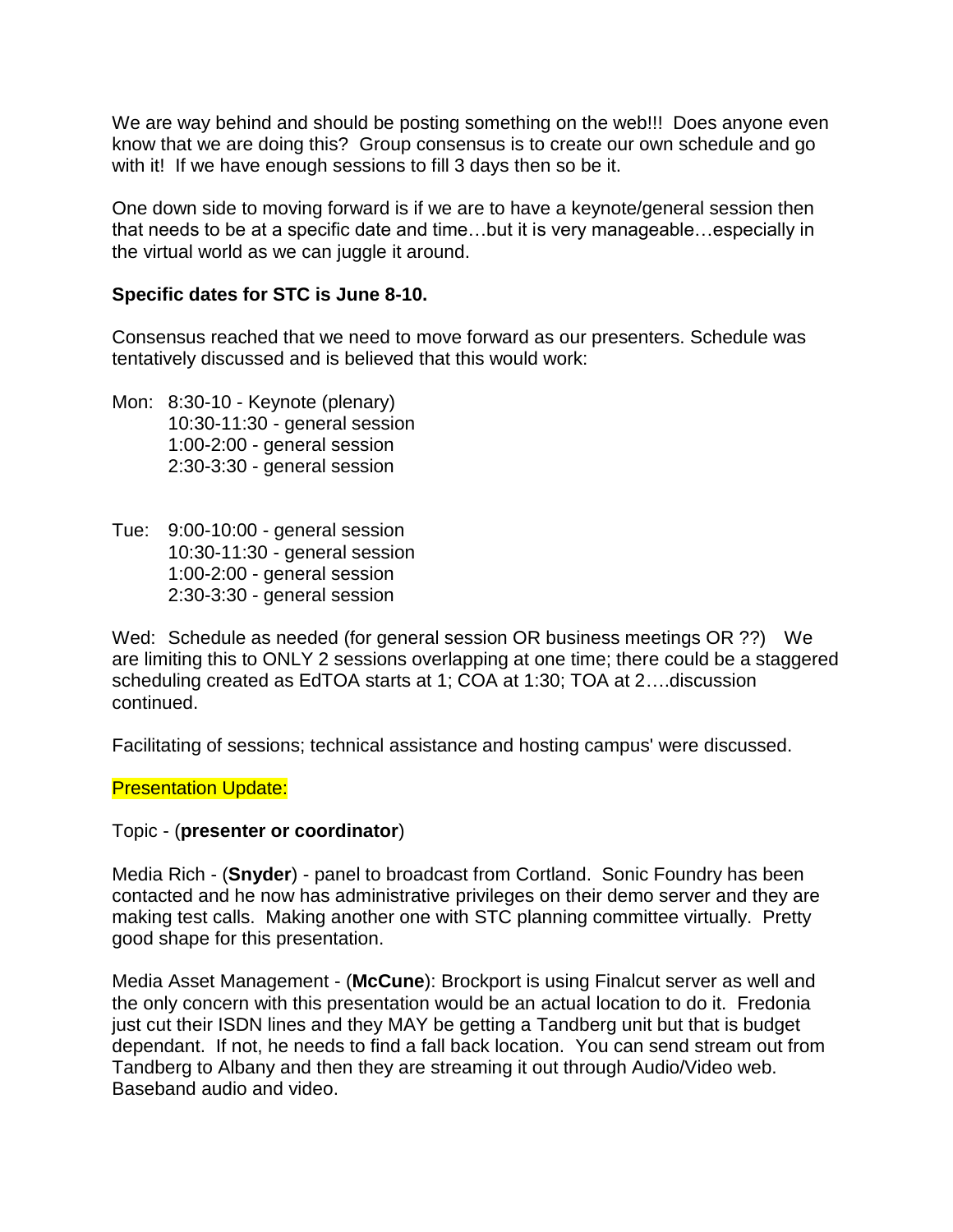Copyright - (**McQuin**) Joe Storch was interested in doing it but McQuin will get back to him with the dates (since we did not have them since now) he will touch base with Joe this afternoon. SUNY Net would be preferable for this presentation as ease of commute. The schedule will be a concern but McQuin will follow-up.

Smartboards/TouchPanels/Interwrite Pads - (**Meyers**) - was volunteered because he spoke up  $\odot$  - Will contact at least one vendor and he probably has another one and should be able to find someone that is interested.

Media Rich content delivery using iTunes U - integrating with a CMS - (**Donahue**) organizer realized that he did not send out the right information to the list and was concentrating on the ECHO 360 - so he may need to blend the two sessions (media rich) but he can easily go back to the list to try to find someone to do a iTunes one as well.

Green Technology and classrooms/storerooms - (**Snyder**): Scott Walker - this was brought up on STC call as a Keynote address and there was no response from the committee - we may want to have him as a  $6<sup>th</sup>$  speaker and he is availble the week of the June  $8<sup>th</sup>$  and he is very excited to do this from his office (he has a sonic foundry setup).

### **NEW Business:**

Budget Concerns: Campus' are buzzing about the budget concerns. Budget meeting in legislature ended early due to senator being hospitalized with walking pneumonia.

No update on Executive Order #3.

Capital Plans: Buildings are going up all over but there are concerns that there is going to be no money to actually furnish buildings; pay for utilities; technology; maintenance and custodial staff. **Meyers:** Science Building surge space in Geneseo is actually going to be closed after two years of use and now it is going to be boarded up.

# New (NEW) item: Is there a way to register people for these events? Even as rudimentary as the person who wants to attend emails us and then we email them the link??

Christine Hale sent around a link about the new SUNY chancellor who very recently gave a session at EDUCAUSE. It was a meeting of the Midwestern group of EDUCAUSE and "how the millennial generation is made up of digital natives-for whom technology is a way of life …." This was shared as an insight to our new chancellor's view on technology and how she may influence us. She will be starting with SUNY on June 1<sup>st</sup>.